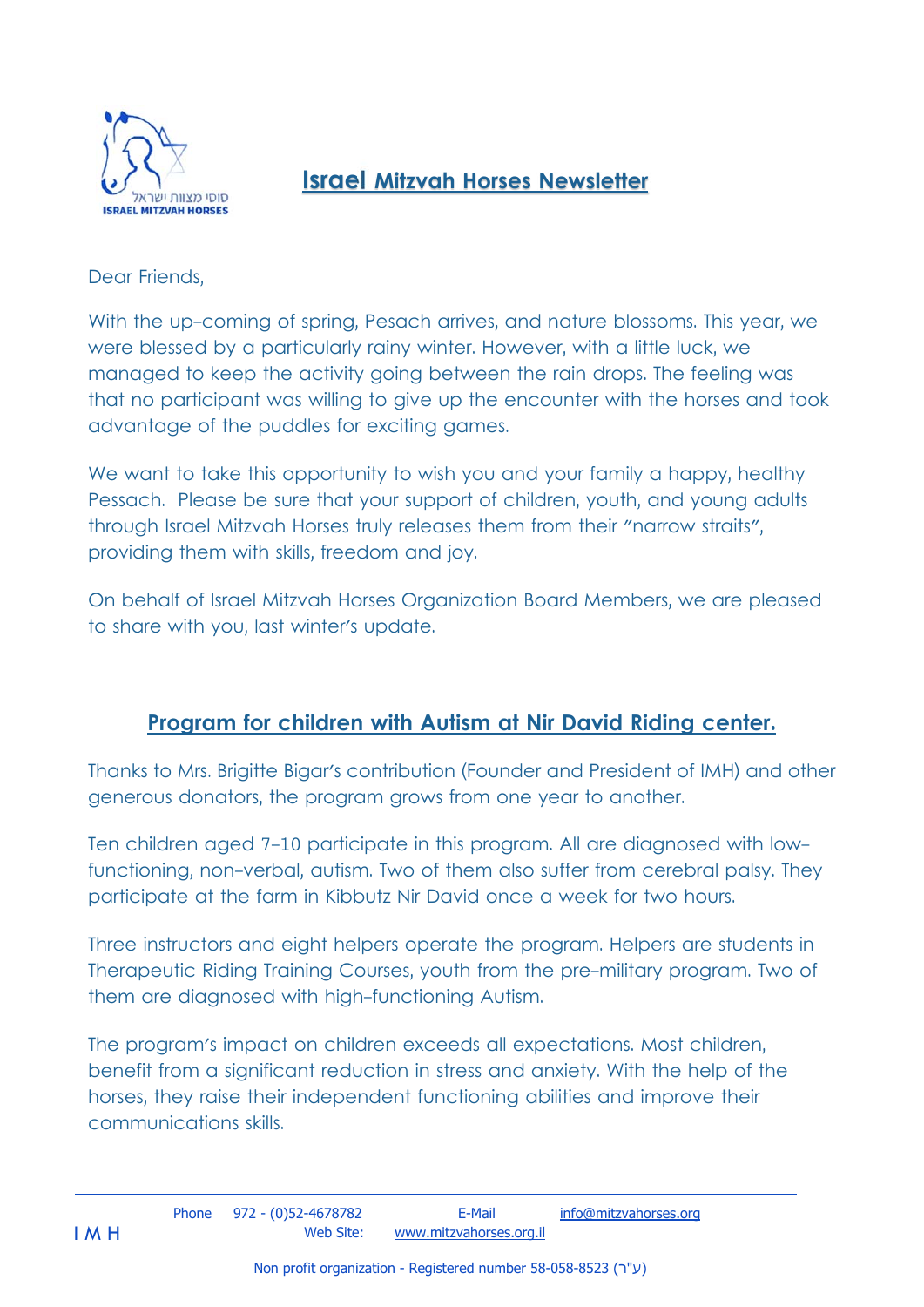Still, ten additional children are waiting to enter this program. In order to make it happen, we need your contribution. Please make a gift. Thank you!



**PTSD Program with IDF Veterans**  \*PTSD – Post Traumatic Stress Syndrome

Thanks to the generous contributions of Mrs. Shelly Katzman and of our friends from France, the program is a success. Here are a few words from Dr. Anita Shkedi, Program Director: "This year, through the kindness and generosity of IMH, eleven veterans signed up for the program of equine assisted activities and therapy. All the veterans have said that EAA/T\* has a positive impact upon their symptoms and that their lives have improved in all environments."

Most of the participating veterans have had physical injuries that are now healed. However, as they had remained conscious during the time of their injuries they continue to suffer from chronic PTSD.

At INTRA the veterans enjoy their EAA/T sessions. They take care of a specific chosen horse. They have built positive feelings, and a sense of coping. The veterans have said that the sessions have taught them how to help themselves in their daily lives.

With tears of joy, one veteran explained that horseback riding was the most positive experience he has had since his trauma. He understood how important it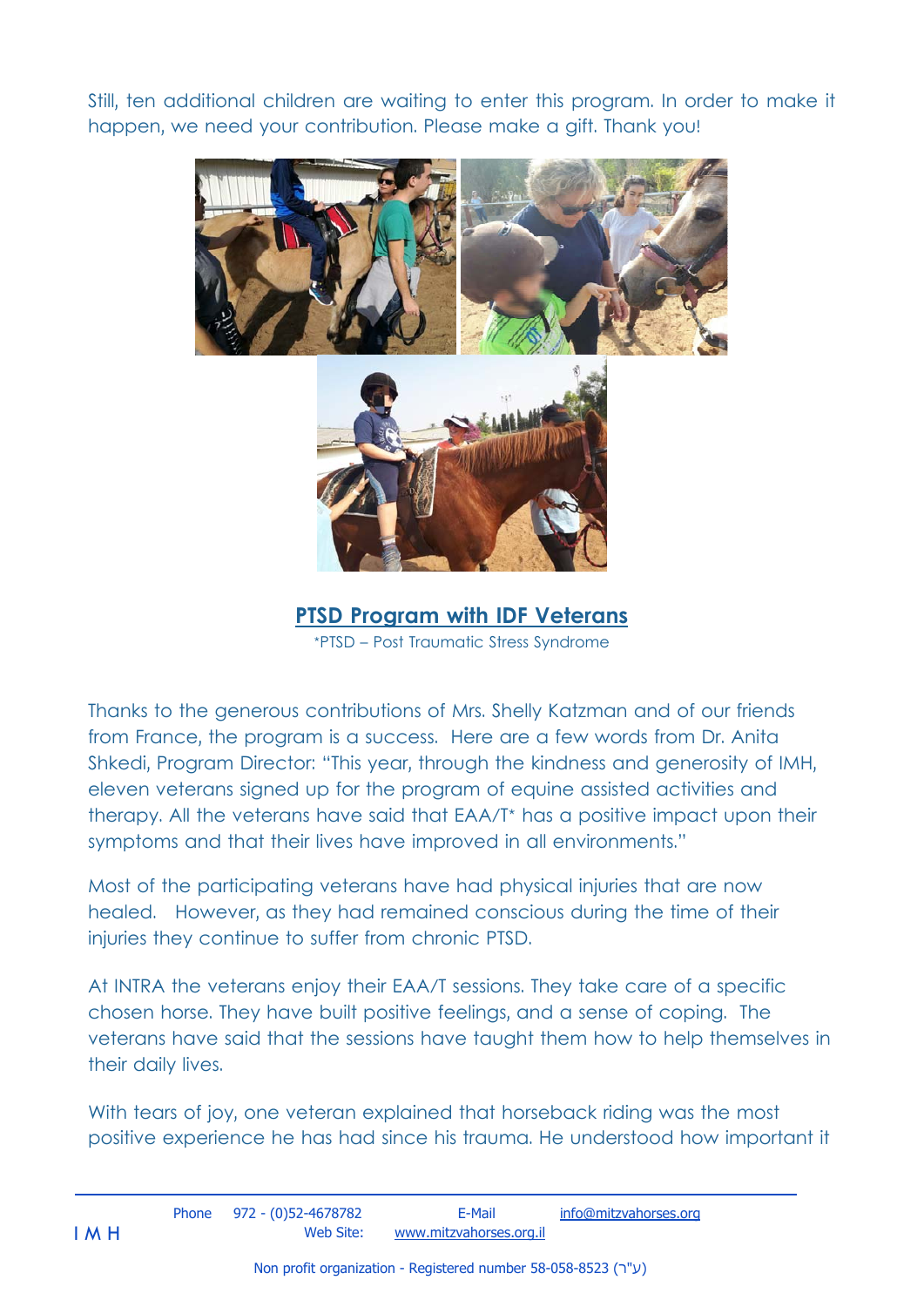was to come to the center each week and use what he learns to reestablish and repair his life.

All the veterans coming to the sessions have made great progress and find that it is easier for them to face what happened to them and to admit that they have PTSD. This an important step towards healing.



## **Youth at Risk Program at Epona Stables, in Sde Warburg**

Fifteen Young at Risk participate to the IMH's Rehab Program through Equine Activities and Therapies. The program is held at Epona Riding Center in Sde Warburg. The participants come three time a week.

At the yard, we have created a non-threatening "school" environment to encourage the development of learning and communication skills. Through the bonding with horses, the participants build trust, self-control and confidence.

When looking at a group, after two years of intensive work, we can clearly feel the changes. Everything is quiet. Each participant is busy with his tasks but they also help each other and communicate without aggressivity.